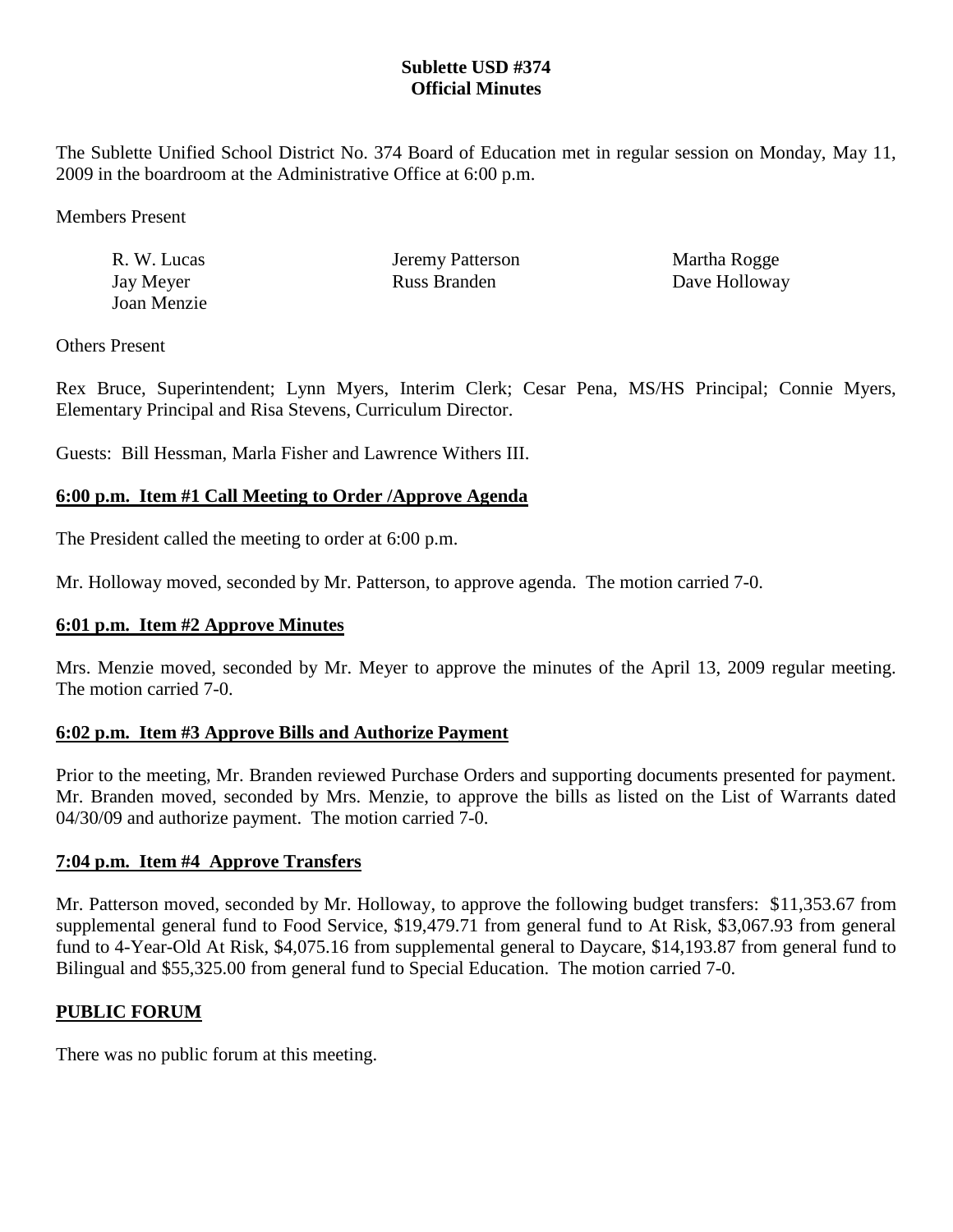Board Minutes Page 2 May11, 2009

### **6:04 p.m. Item #5 Reports**

Art

Marla Fisher informed the Board of the art awards won by her students this semester. The seventy students in high school art excelled and had a tremendous year. Summer Rhone won the American Vision Award and Amanda Avritt won the Baker Arts Merit Award.

### **Curriculum**

Mrs. Stevens presented the curriculum report. She informed the Board the CCC and subject area SAC meetings were completed for this school year. Individualized student learning plans were discussed.

#### Principals:

Mr. Cesar Pena informed the Board that the next two weeks of school are very busy. Tonight is the Band and Choir concert, baseball and softball games Tuesday, Awards Banquet Thursday, League track meet Friday and High School graduation on Saturday.

Mrs. Connie Myers informed the Board the money received for being in the ELS study will be used to purchase Study Island, a program that is geared toward state standards. The next two weeks include: Wednesday, Field Day, the  $6<sup>th</sup>$  Grade to Hutchison Cosmos Sphere and the  $5<sup>th</sup>$  Grade Old West Walk. Thursday May 21 Kindergarten graduation and Friday May 22  $6<sup>th</sup>$  Grade promotion.

The meeting was suspended at 6:45 p.m. for the Budget Hearing.

The meeting reconvened at 6:51 p.m.

#### SWPRSC/HPEC

Mrs. Martha Rogge reported on SWPRSC Board meetings. Mr. R.W. Lucas attended the HPEC meeting.

#### Superintendent:

Mr. Bruce informed the Board that he had approved summer school for the grade school. A social studies grant is paying for Bill Yount, Paul Trigg, Ryan Hafen and Connie Myers to Attend a Social Studies workshop in Wichita June  $8<sup>th</sup>$  and  $9<sup>th</sup>$ . He also informed them the Budget for FY 2010 had been cut an additional \$104,000 by the legislature.

## **7:00 p.m. Item #6 Consider Advertising for Board Clerk Position**

Mr. Meyer moved, seconded by Mr. Patterson to advertise the Board Clerk position, with applications to close on May 26, 2009. The motion carried 7-0.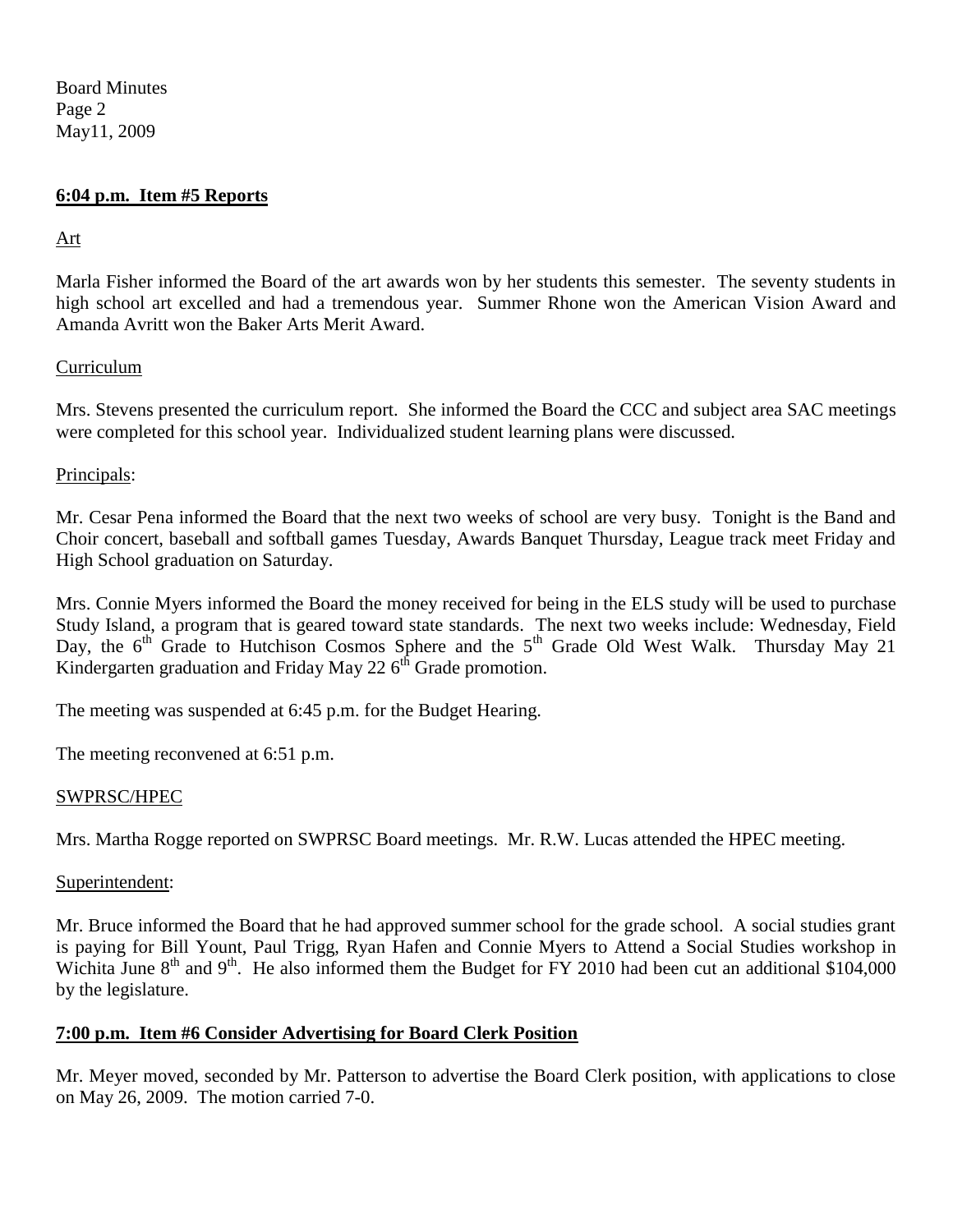Board Minutes Page 3 May 11, 2009

## **7:03 p.m. Item #7 Consider SWKS Basketball Gym Use**

Mr. Holloway moved, seconded by Mrs. Rogge, to allow SWKS Basketball the use of the Gym the same as last year. The motion carried 7-0.

#### **7:05 p.m. Item #8 Executive Session – Non-elected Personnel**

Mrs. Rogge moved, seconded by Mr. Patterson, to go into executive session to discuss non-elected personnel, in order to protect the privacy interest of an identifiable individual(s), to include Mr. Bruce, Mr. Pena and Mrs. Myers in executive session, and to reconvene to open session in the boardroom at 7:25 p.m. The motion carried 7-0.

Mr. Pena and Mrs. Myers left the executive session at 7:15 p.m.

The Board reconvened to open session at 7:25 p.m.

#### **7:25 p.m. #9 Contract Approval**

Mrs. Rogge moved, seconded by Mrs. Patterson, to approve the contract for Kristina Head as elementary music teacher and the supplemental for Larks in Flight. The motion carried 7-0.

Mr. Patterson moved, seconded by Mr. Holloway, to approve the contract for Suzie Boschman as ESL para and summer custodian. The motion carried 7-0.

Mr. Holloway moved, seconded by Mrs. Rogge, to approve the contracts for Liz Meyer and Gwen Simmons for summer maintenance. The motion carried 6-0. Mr. Meyer abstained.

#### **7:27 p.m. Item #10 Administrative Contracts**

Mr. Branden moved, seconded by Mr. Meyer, to extend the contracts of Mr. Pena and Myers for two years beginning with the 2009/2010 school year. The motion carried 7-0.

#### **7:28 p.m. Item #11 Consider Resignations**

Mr. Branden moved, seconded by Mrs. Menzie, to accept the resignations of Tina Hamm; ESL para, Linda Hoffman; High School math teacher, Kay Williams; kindergarten para, Whitney Greeson; GS Secretary, Karen Avritt; Title I teacher, Katie Short; MS girls basketball assistant coach, Bob Lamborn; HS girls head basketball coach and Jeannette Raynes; HS vocal music teacher. The motion carried 7-0.

#### **7:30 p.m. Item #12 KASB Membership/Legal Assistance Fund**

Mrs. Rogge moved, seconded by Mr. Holloway, to pay the membership fees for KASB and KASB Legal Assistance. The motion carried 7-0.